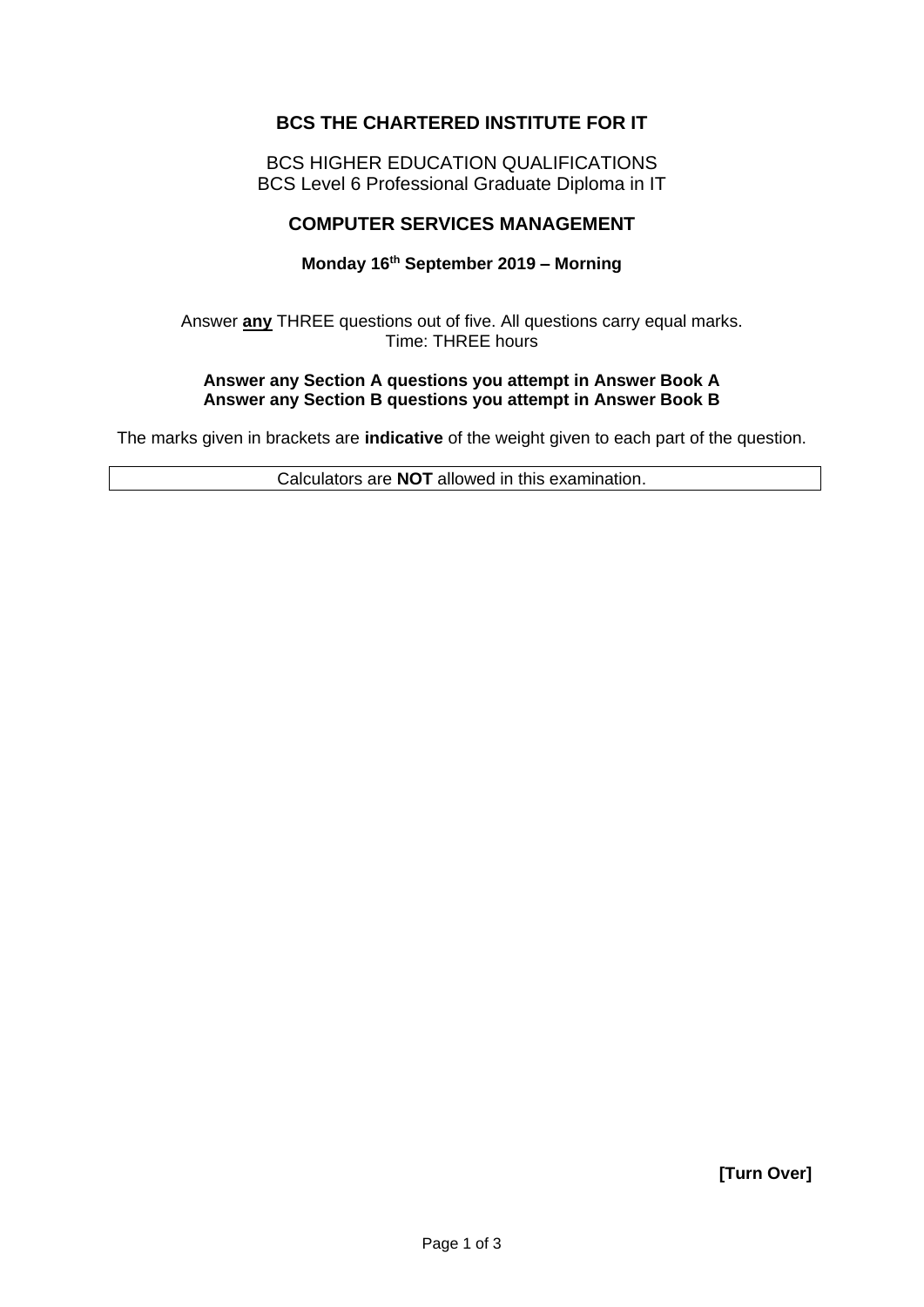# **Section A Answer Section A questions in Answer Book A**

# **A1.**

a) Describe THREE critical activities for an IT service desk giving examples of their practical application.

# **(15 marks)**

b) In the form of a report to senior management, discuss how organisations can benefit from an efficient and effective customer-facing service environment. Discuss any further steps needed to achieve service excellence.

# **(10 marks)**

- **A2.** The business organisation for which you work as IT Support Manager refreshes its population of desktop personal computers on a five year cycle. In any one year, the organisation replaces 20% of the PCs.
	- a) Define THREE policies which could be used to ensure that the new personal computers are used most effectively.

### **(15 marks)**

b) Write a document for the senior management of the organisation introducing the policies and explaining how they will improve overall efficiency in the workplace.

#### **(10 Marks)**

**A3.** You are an external consultant to a commercial organisation with six offices based around the country. The senior management of the organisation has decided that it needs to make substantial economies in the way IS/IT support is provided.

> The proposal is that all technical and operation support staff are based at a single site, providing remote support to the other sites as necessary – with half the support staff being made redundant.

> a) Describe the first THREE questions you would ask the senior management in response to this proposal.

### **(15 marks)**

b) In a memorandum to the senior management, outline the approach you would use to ensure that the project to carry out this service change does not result in service failure. You should state any assumptions that you make.

### **(10 marks)**

**[Turn Over]**